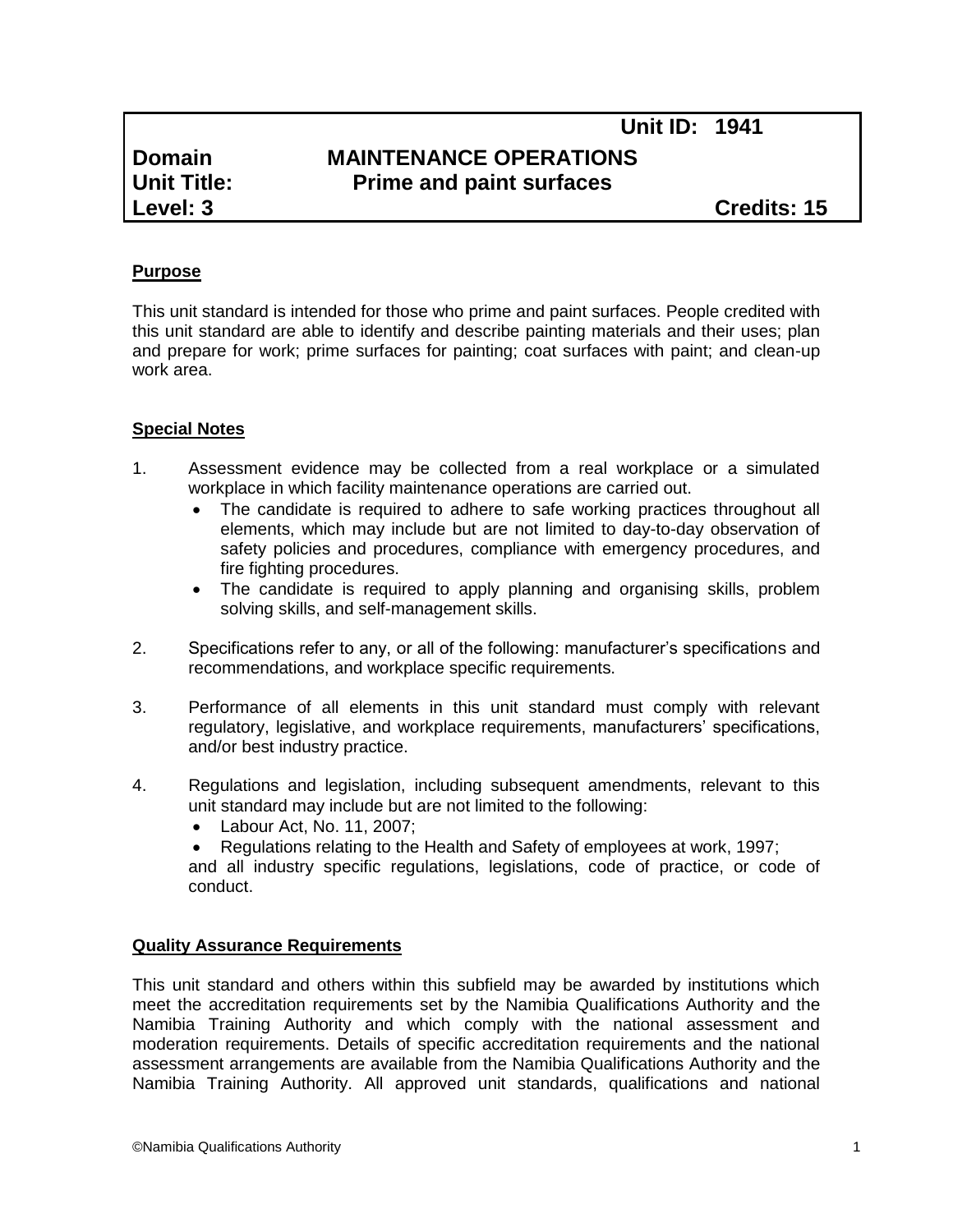assessment arrangements are available on the Namibia Training Authority website [www.nta.com.na](http://www.nta.com.na/).

# **Elements and Performance Criteria**

# **Element 1: Identify and describe painting materials and their uses**

# **Range**

Water-based paints are limited to latex primer; matt paint; eggshell finish; semi-gloss; and high gloss.

Oil-based paints are limited to primer; matt paint; semi-gloss; and high gloss.

Special paints are limited to floor paint and paint to cover metal.

Wood finishes are limited to varnish; lacquer; and stain.

Wall coverings are limited to wallpaper; paste; and adhesives.

# **Performance Criteria**

- 1.1 The use of water-based paints is identified and described.
- 1.2 The use of oil-based paints is identified and described.
- 1.3 The use of solvents and thinners is identified and described.
- 1.4 The use of special paints is identified and described.
- 1.5 The use of wood finishes is identified and described.
- 1.6 The use of wall coverings is identified and described.
- 1.7 The use and purpose of paint is described.
- 1.8 Environmental protection requirements are identified and described.

# **Element 2: Plan and prepare for work**

#### **Performance Criteria**

- 2.1 Work instructions, including specifications and operational details from product labels, quality and quantity requirements are obtained, explained, clarified and applied to the allocated task.
- 2.2 Potential hazards, including implications of exposure to hazardous fumes and substances in the work area, are identified, minimised or eliminated.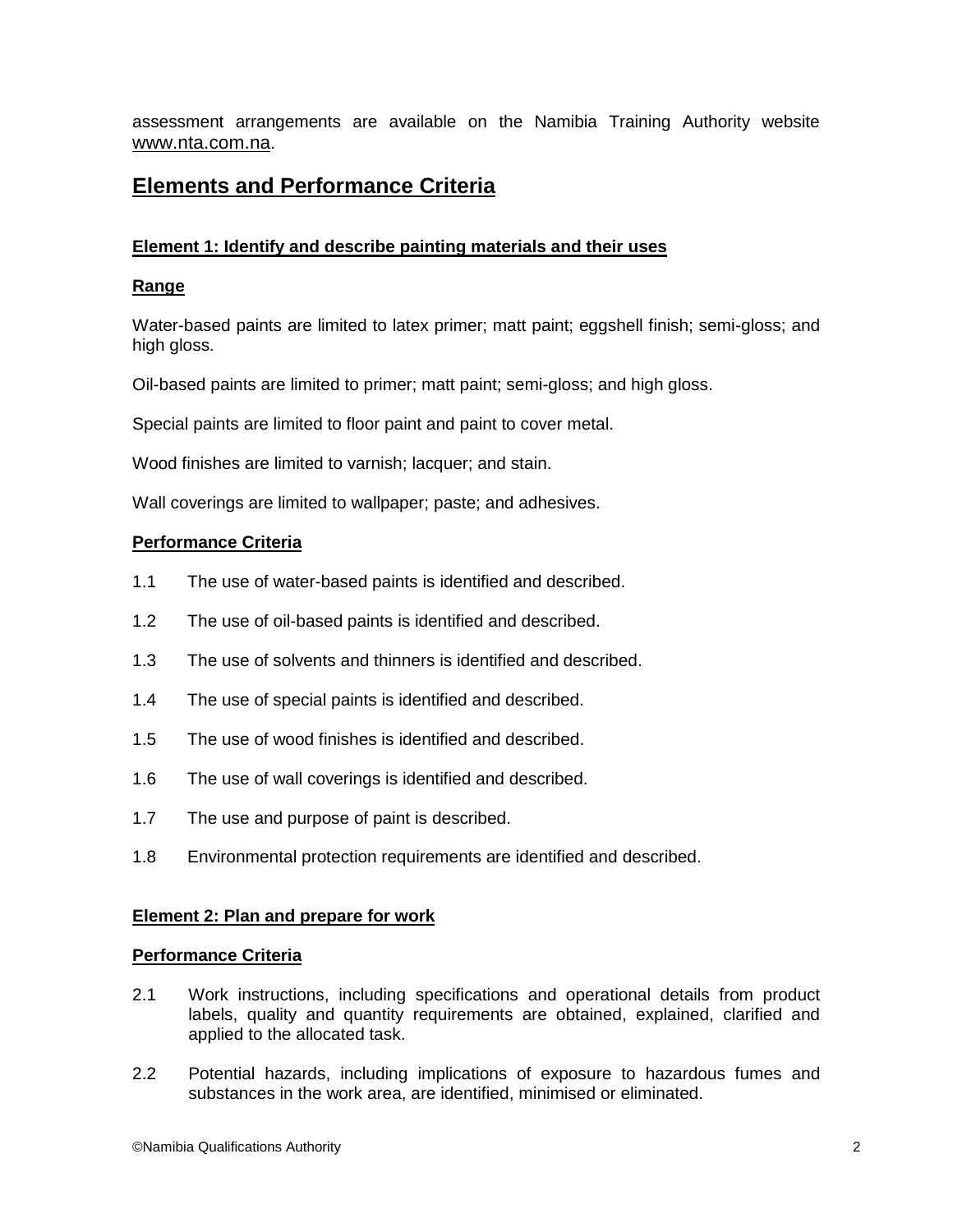- 2.3 Safety and security requirements, including personal protective clothing and equipment are obtained and applied to the allocated task.
- 2.4 Materials, tools and equipment are selected according to job requirements.
- 2.5 Primers and paint are mixed before application according to product requirements.
- 2.6 Spot sheets are placed where required and adjoining surfaces are protected from spills and splashes.

### **Element 3: Prime surfaces for painting**

#### **Performance Criteria**

- 3.1 Materials, tools and equipment are used and maintained according to best industry practice.
- 3.2 Further imperfections are filled and surfaces are made free of protruding objects or contaminating agents.
- 3.3 Sequence of filling and primer application is done according to best industry practice.
- 3.4 All primers are applied without runs or misses and with appropriate thickness according to best industry practice.
- 3.5 Primers are allowed to dry according to manufacturer's recommendations.

#### **Element 4: Coat surfaces with paint**

#### **Performance Criteria**

- 4.1 All coats are applied without runs or misses and with appropriate thickness according to best industry practice.
- 4.2 All coats are allowed to dry according to manufacturer's recommendations.
- 4.3 All undercoats are prepared before final coats are applied.
- 4.4 Final coats are covered evenly over any undercoats according to best industry practice.
- 4.5 Materials, tools and equipment are used according to best industry practice.